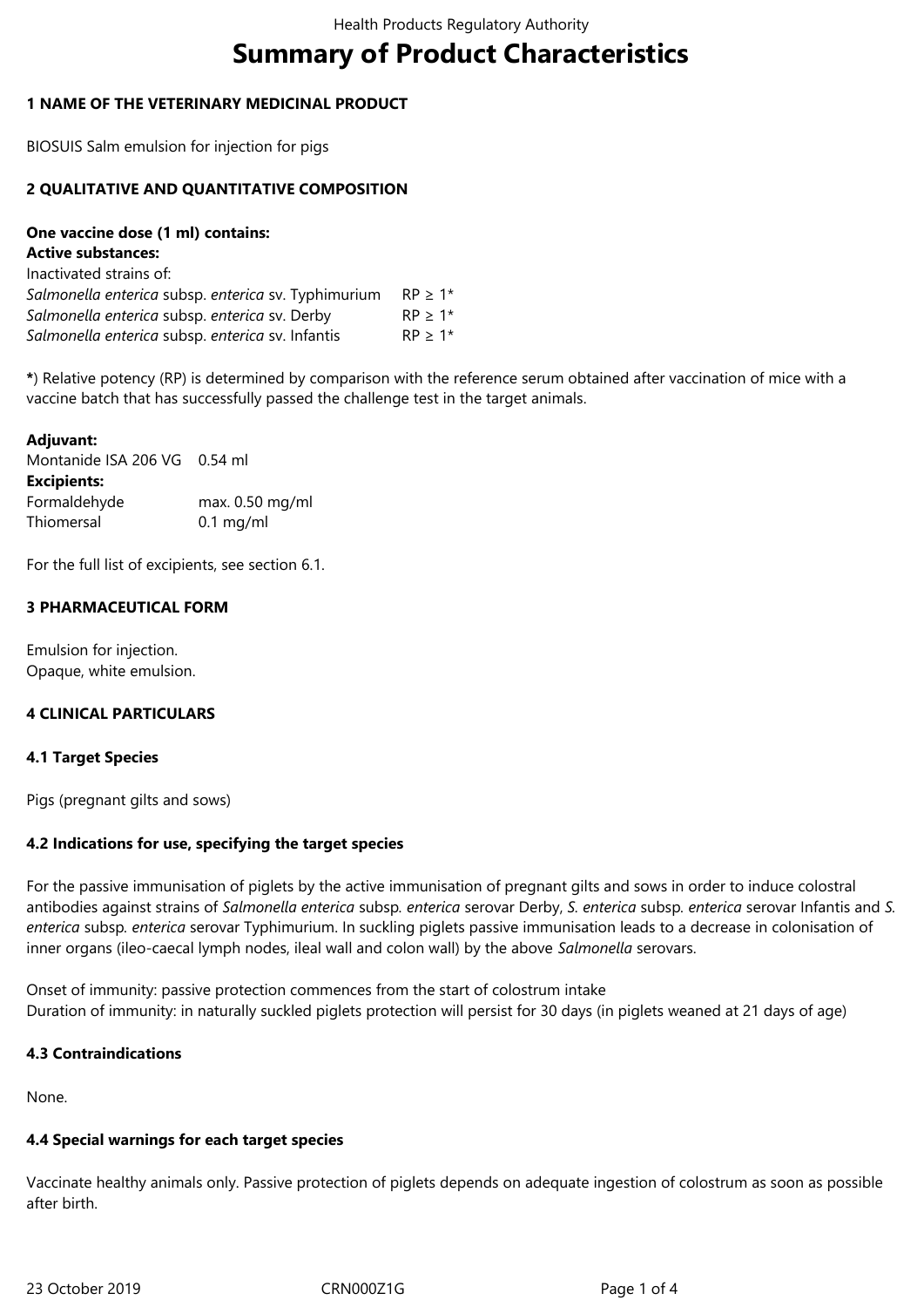#### **4.5 Special precautions for use**

#### Special precautions for use in animals

Not applicable.

# Special precautions to be taken by the person administering the veterinary medicinal product to animals

To the user:

This veterinary medicinal product contains mineral oil. Accidental injection/self-injection may result in severe pain and swelling, particularly if injected into a joint or finger, and in rare cases could result in the loss of the affected finger if prompt medical attention is not given. If you are accidentally injected with this veterinary medicinal product, seek prompt medical advice even if only a very small amount is injected and take the package leaflet with you. If pain persists for more than 12 hours after medical examination, seek medical advice again.

To the physician:

This veterinary medicinal product contains mineral oil. Even if small amounts have been injected, accidental injection with this product can cause intense swelling, which may, for example, result in ischaemic necrosis and even the loss of a digit. Expert, PROMPT, surgical attention is required and may necessitate early incision and irrigation of the injected area, especially where there is involvement of finger pulp or tendon.

# **4.6 Adverse reactions (frequency and seriousness)**

Application site reactions in the form of erythema occurred commonly in field studies and persist mostly 2 to 4 days. A transient increase in rectal temperature (mean increase not greater than of 0.7 °C but may be up to 1.2 °C in individual animals) may commonly occur in the first 24 hours after injection.

The frequency of adverse reactions is defined using the following convention:

- very common (more than 1 in 10 animals treated displaying adverse reaction(s))
- common (more than 1 but less than 10 animals in 100 animals treated)
- uncommon (more than 1 but less than 10 animals in 1,000 animals treated)
- rare (more than 1 but less than 10 animals in 10,000 animals treated)
- very rare (less than 1 animal in 10,000 animals treated, including isolated reports).

# **4.7 Use during pregnancy, lactation or lay**

#### Pregnancy and lactation:

Can be used during pregnancy.

# **4.8 Interaction with other medicinal products and other forms of interactions**

No information is available on the safety and efficacy of this vaccine when used with any other veterinary medicinal product. A decision to use this vaccine before or after any other veterinary medicinal product therefore needs to be made on a case by case basis.

#### **4.9 Amounts to be administered and administration route**

Intramuscular use.

Vaccination dose: 1.0 ml

Allow the vaccine to reach room temperature  $(+15 \degree C)$  to  $+25 \degree C)$  before use.

Shake well before use. The vaccine is an opaque, white emulsion with visible sediment which is evenly dispersed after shaking. Use only sterile equipment, e.g. syringes and needles.

Administer the vaccine by deep intramuscular injection behind the ear. The site of injection should be clean, dry and aseptically treated.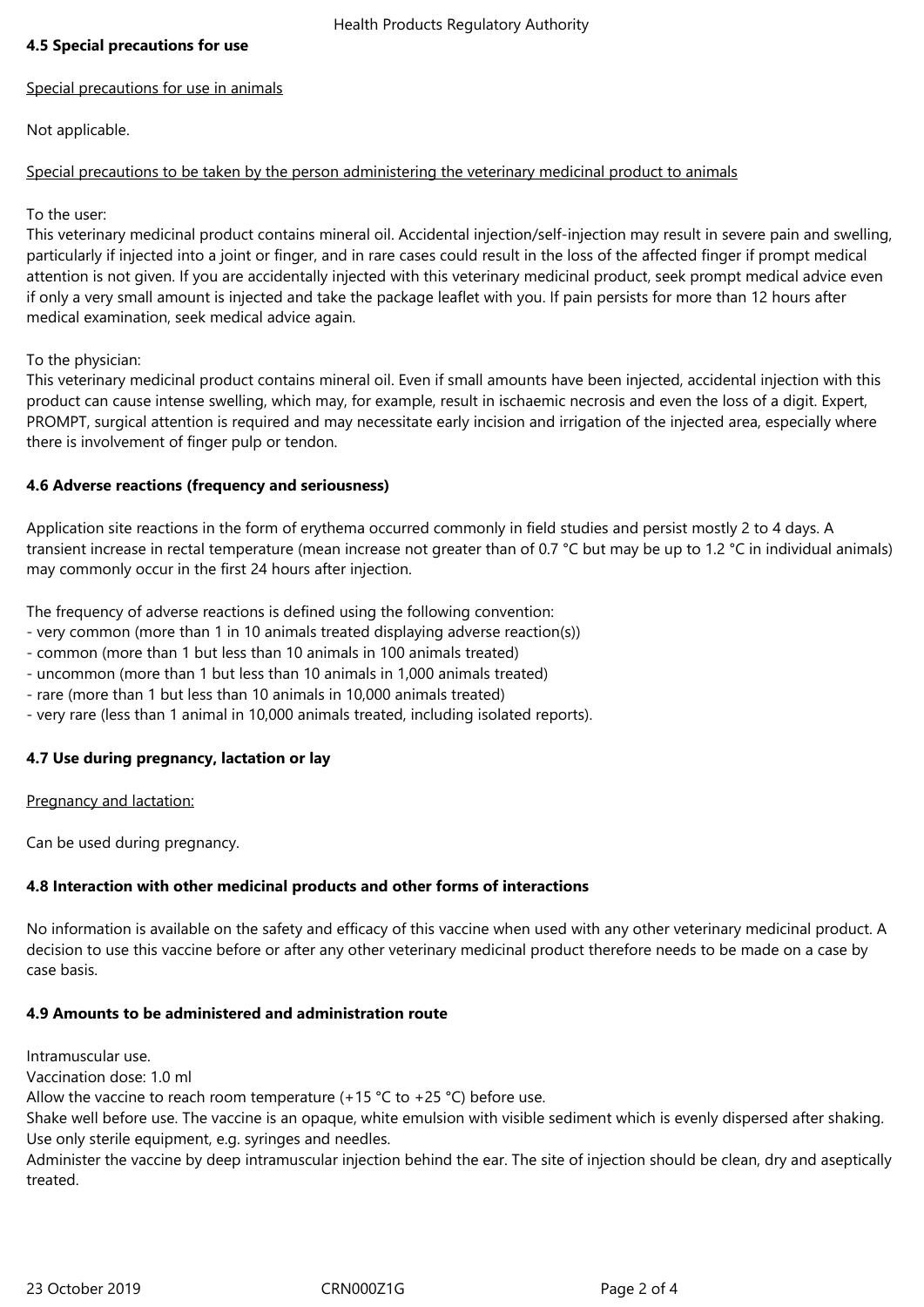#### Primary vaccination:

The primary vaccination consists of two doses and is administered from 10 months of age: The first dose is administered 4 weeks before the expected parturition and the second dose 2 weeks later.

#### Revaccination:

In subsequent gestation periods administer one dose of the vaccine 2 weeks before each expected parturition. The efficacy of the revaccination scheme has not been investigated by challenge of piglets, but by the evaluation of antibody levels in vaccinated gilts after the booster dose.

#### **4.10 Overdose (symptoms, emergency procedures, antidotes), if necessary**

Not applicable.

# **4.11 Withdrawal period(s)**

Zero days.

#### **5 PHARMACOLOGICAL or IMMUNOLOGICAL PROPERTIES**

Pharmacotherapeutic group: Immunologicals for suidae, inactivated bacterial vaccines, *Salmonella* ATC vet code: QI09AB14

The vaccine contains inactivated cells of selected serovars of *Salmonella enterica* subsp. *enterica*. Colostral antibodies from vaccinated mothers was shown to be effective for progeny at 30 days of age against the mentioned pathogens when piglets are suckled up to 21 days of age. In laboratory challenge studies, bacterial colonisation of ileum and colon of piglets by the *Salmonella* serovars included in the vaccine was reduced.

#### **6 PHARMACEUTICAL PARTICULARS**

#### **6.1 List of excipients**

Formaldehyde Montanide ISA 206 VG Thiomersal Potassium dihydrogen phosphate Di-Sodium hydrogen phosphate dodecahydrate Sodium chloride Water for injection

#### **6.2 Major incompatibilities**

Do not mix with any other veterinary medicinal product.

# **6.3 Shelf-life**

Shelf life of the veterinary medicinal product as packaged for sale: 2 years. Shelf life after first opening the immediate packaging: 10 hours.

#### **6.4 Special precautions for storage**

Store and transport refrigerated (2  $^{\circ}$ C – 8  $^{\circ}$ C). Do not freeze. Store in the original container. Protect from light.